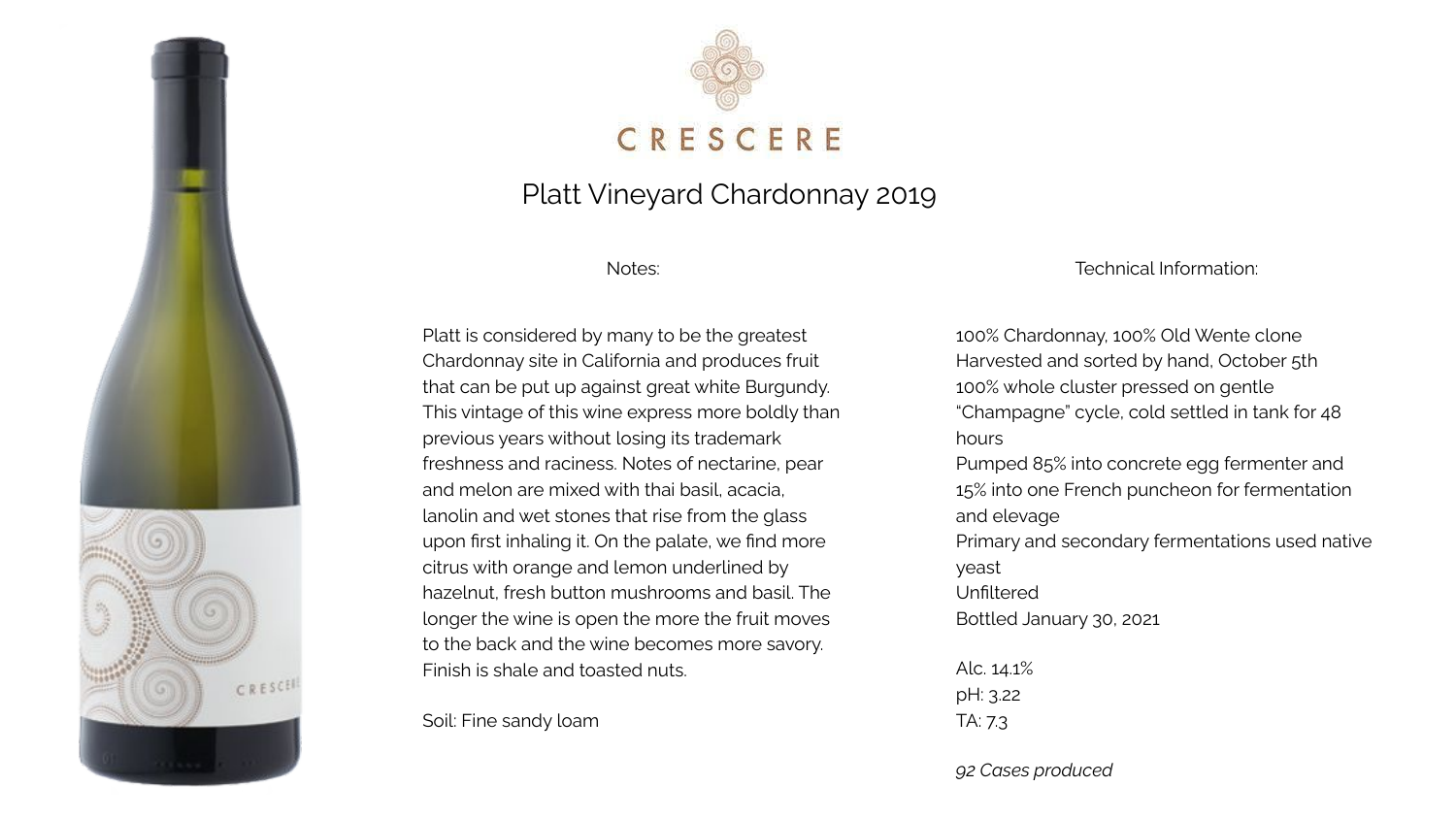# Proposed Pairings

*At Crescere, we understand that pairing is more art than science and that everyone's palate and preferences differ, but please consider the following a jumping off point.*

# Food pairing: Citrus Risotto Milanese

Our 2019 Platt Chardonnay had a bit more heft along with its usual freshness and acidity so we wanted to make something to match up to those flavors and were immediately drawn to risotto but also wanted to highlight the citrus notes in the wine. Most people may not think that citrus is something you can use in a risotto but, if handled correctly, it can truly be a stunner. With the use of saffron, citrus peels and just a touch of pancetta you find a perfect marriage for both the flavors and weight of the Platt Chardonnay.

#### Music Pairings: Something that bowls you over

Future Nostalgia: Dua Lipa **Full Moon Fever: Tom Petty and the Heartbreakers** Daydream Nation: Sonic Youth

#### Book Pairing: Books that feel just outside the realm of reality

Cloud Cuckoo Land: Anthony Doerr The Time Traveler's Wife: Audrey Niffenegger If We Were Villains: M. L. Rio